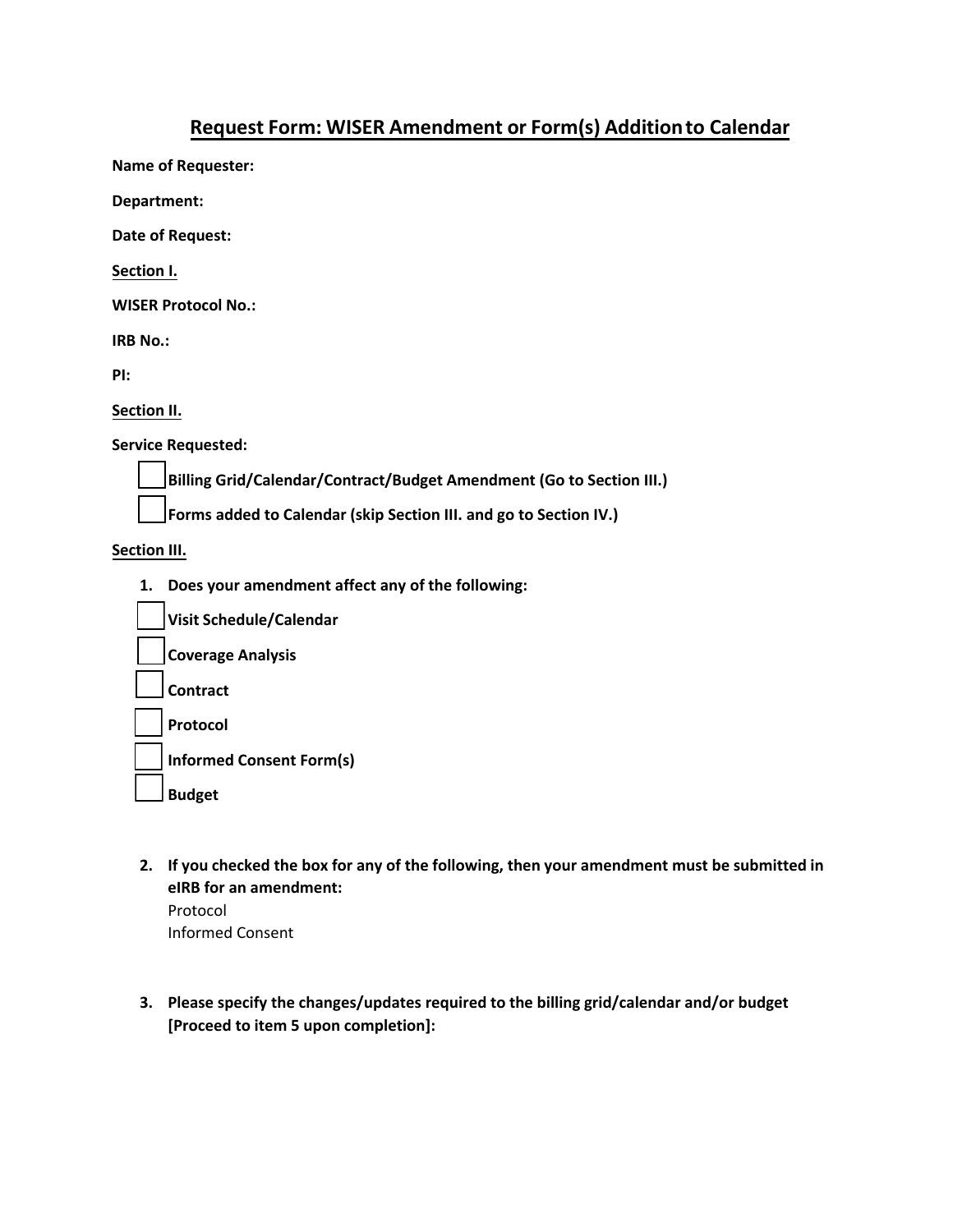**5. Please state why the changes/updates are required:**

**CPT codes are missing from the billinggrid**

**Procedure(s) occurrences need to be added to the billing grid/calendar**

**The sponsor has updated reimbursement rates for the study**

**Procedure(s) need to be removed from the billing grid**

**Other:**

**[If you are ONLY submitting this form for an amendment, then STOP]**

**\*\*Please email the completed form to OCR@wakehealth.edu**

**[If you are submitting this form for an amendment AND to request forms be added to the WISER calendar, then please proceed to section IV.]**